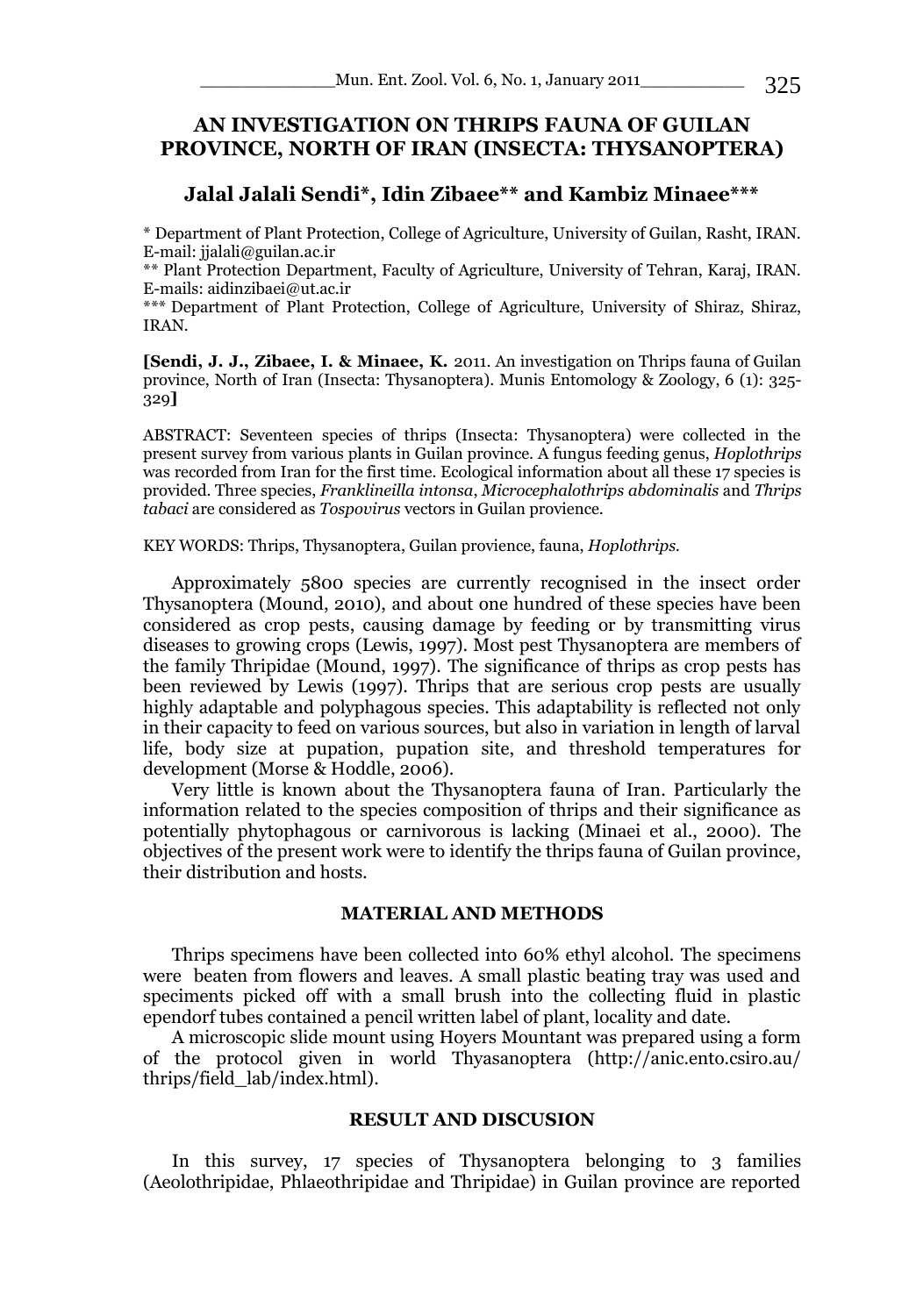(Table 1). In this list the genus *Hoplothrips* is recorded in Iran for the first time. In this study two females of this genus were collected so it is not possible to recognize that at species level with the materials. The species of this genus are living under bark of trees, on fungi or in turf (Priesner, 1965).

All of Thyasoptera recorded here are associated with green plants, although two species, *A. intermedius* and *A. collaris* are persumbly faculatative predators. It is demonstrated that "host records" based on winged adults that have dispersed from their breeding site is unreliable (Mound, 2005). In Iran there are many host plant records for thrips that may be not true and Minaei et al. (2007) gave some examples of these misunderstanding. So it is not possible to assume that there is a real association with thrips and plants which recorded here (Table 1). Three species recorded here including *F. intonsa*, *Microcephalothrips abdominalis* and *T. tabaci* are reported as vector of tospoviruses around the world (Ullman et al., 1997). Tomato spotted wilt virus (TSWV) has been recorded in Iran, and transmission of cineraria (*Senecio* sp.) isolate of TSWV has been confirmed by *Thrips tabaci* (Rasoulpour & Izadpanah**,** 2003). In addition a new *Tospovirus*  species infecting tomato namely Tomato fruit yellow ring virus has been recorded in Iran and *Microcephalothrips abdominalis* is recorded as the vector (Ghotbi et al., 2003; Ghotbi et al., 2005). So they can be considered as important pest thrips. *Chirothrips manicatus* is widely reported as a pest of grasses (Minaei & Mound, 2010). In U.S.A., infestation of Bent Grass (*Agrostis* sp.) by this species was estimated at 32% (Rao & Alderman, 2005).

*Pseudodendrothrips mori* is reported as pest of mulbery in Guilan province (Etebari et al., 1999). *Taeniothrips inconsequens* (Uzel, 1895) and *Tenothrips frici* are resposbile for damage to flowers in some part of world (Lewis, 1997) and Iran (Esmaeili, 1983). *Thrips flavus* is the first thrips recorded in Iran by Afshar (1938) as a cotton pest however this species is polyphagous (Zur Strassen, 2003). *Thrips meridionalis* (Priesner) is collecting on various Rosaceae and Fabaceae (Zur Strassen, 2003) and in this study this host relashinship was confirmed.

*Thrips nigropilosus*, lives on Asteraceae flowers and widespread in Europe, also in North America, and in Kenya reported as a pest of Pyrethrum (Mound et al., 1976). *Haplothrips aculeatus* is widespread from Europe to Japan on various Poaceae, and has been found commonly on such plants in north and south Iran (Minaei & Mound, 2008). The species is recorded from various parts of Iran (Bhatti et al., 2007). *Haplothrips reuteri* is considered to be both common and widespread from south-eastern Europe to India particularly in flowers of various Asteraceae (Minaei & Mound, 2008). It has been recorded from several localities in Iran (Bhatti et al., 2007) and considered as a dominant species in Shiraz region (Minaei & Alichi, 2001).

### **ACKNOWLEDGEMENTS**

Authors wishes to express their deep gratitude to University of Guilan for financial support. We also express our thanks to H. Asaadi for identification of hosts.

#### **LITERATURE CITED**

**Afshar, J.** 1938. Pests of summer crops, vegetables, industrial plants, and pastures in Iran and their control. 124 pp. General office of agriculture, Tehran [in Persian].

**Bhatti, J. S., Alavi, J., Zur Strassen, R. & Telmadarraiy, Z**. 2009. Thysanoptera in Iran 1938– 2007. An Overview. Part 1. Thrips, 7: 1–172.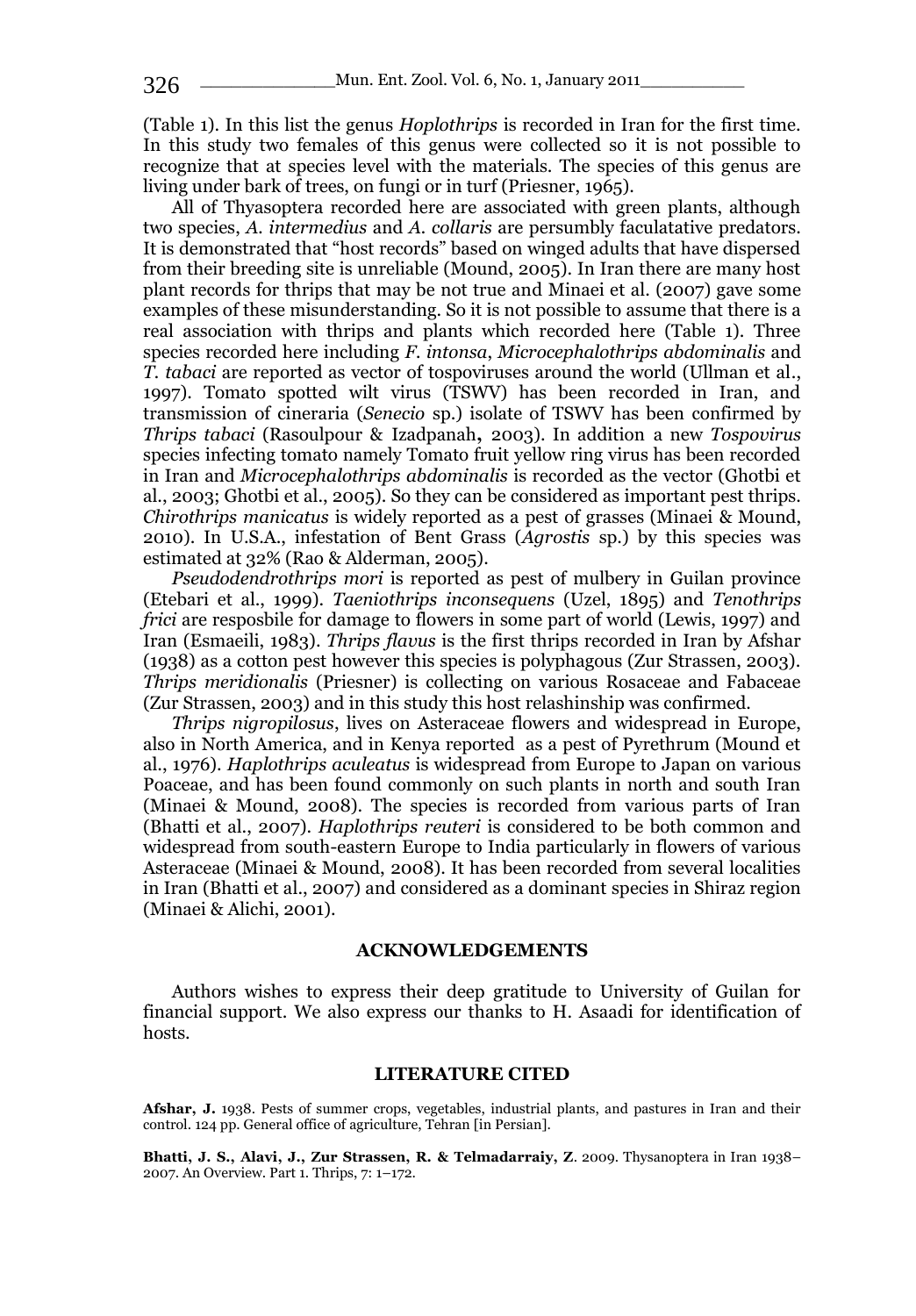**Esmaili, M**. 1983. Pests of Fruit Trees, sepehr publication, Tehran, 578 pp.

**Etebari, K., Jalali, J. & Taksokhan, M.** 1999. First record of mulberry thrips *Pseudodendrothrips mori* NIWA (Thy: Thripidae) from of mulberry orchards of north iran. Journal of entomological society of Iran, Vol.18, No.1-2.

**Ghotbi, T., Gilasian, E. & Shahraeen, N.** 2003. Detection of tospoviruses in individual thrips by ELISA from ornamental plants in Tehran and Markazi provinces. Applied Entomology and Phytopathology, 70: 33-34.

**Ghotbi, T., Shahraeen, N. & Winter, S.** 2005. Occurrence of tospoviruses in ornamental and weed species in Markazi and Tehran provinces in Iran. Plant Disease, 89: 425-429.

**Gilasian, E., Moharramipour, S. & Alavi, J.** 2000. One genera and five species of Thysanoptera as new records for Iran fauna. Proc. 14th Iranian Plant Prot. Congr., p. 341.

**Lewis, T.** 1997. Pest thrips in perspective. In: Lewis T, editor. Thrips as crop pests. Wallingford (UK): CAB International, p. 1–13.

**Minaei, K., Azemayeshfard, P. & Mound, L. A.** 2007. The *Thrips* genus-group (Thysanoptera: Thripidae) in Iran. Journal of Entomological Society of Iran, 27: 29-36 (in English with Persian Abstract).

**Minaei, K. & Mound, L. A.** 2010. Grass-flower thrips of the genus *Chirothrips* (Thysanoptera: Thripidae), with a key to species from Iran. Zootaxa, 2411: 33-43.

**Minaei, K. & Mound, L. A.** 2008. The Thysanoptera Haplothripini (Phlaeothripidae) of Iran. Journal of Natural History, 42: 2617-2658.

**Minaei, K. & Alichi, M.** 2001. Thrips of the genus *Haplothrips* (Thysanoptera: Phlaeothripidae) in Shiraz region. Journal of Entomological Society of Iran, 20: 33-45 (in Persian with English Abstract).

**Minaei, K., Alichi, M. & Ahmadi, A. A.** 2001. The thrips family Aeolothripidae (Thysanoptera: Terebrentia) in the Fars province. Iran Agircultural Rearch, 20: 53-66 (in English with Persian Abstract).

**Morse, J. G. & Hoddle, M. S.** 2006. Invation biology of thrips. Annual. Review of Entomology, 51: 67–89.

**Mound, L. A., Morison, G. D., Pitkin, B. R. & Palmer, J. M.** 1976. Thysanoptera. Handbooks for the Identification of British Insects, 1 (11): 1–79.

**Priesner, H.** 1965. A monograph of the Thysanoptera of the Egyptian deserts. Publ. Inst. Désert Egypte, 13: 1-549.

**Rao, S. & Alderman, S. C.** 2005. Infestation of Bent Grass by a New Seed Pest, *Chirothrips manicatus*  (Thysanoptera: Thripidae), in oregon. Journal of the entomological society of british Columbia, 102: 77- 78.

**Rasoulpour, R. & Izadpanah, K.** 2003. Transmission of cineraria isolate of tomato spotted wilt virus by onion thrips in Shiraz. Iranian Journal of Plant Pathology, 39: 28.

**Ullman, D. E., Sherwood, J. L. & German T. L.** 1997. Thrips as Vectors of Plant Pathogens In: Lewis T, editor. Thrips as crop pests. Wallingford (UK): CAB International, p. 539-566.

**Zur Strassen, R.** 2003. Die terebranten Thysanopteren Europas und des Mittelmeer-Gebietes. Die Tierwelt Deutschlands, 74: 1-277.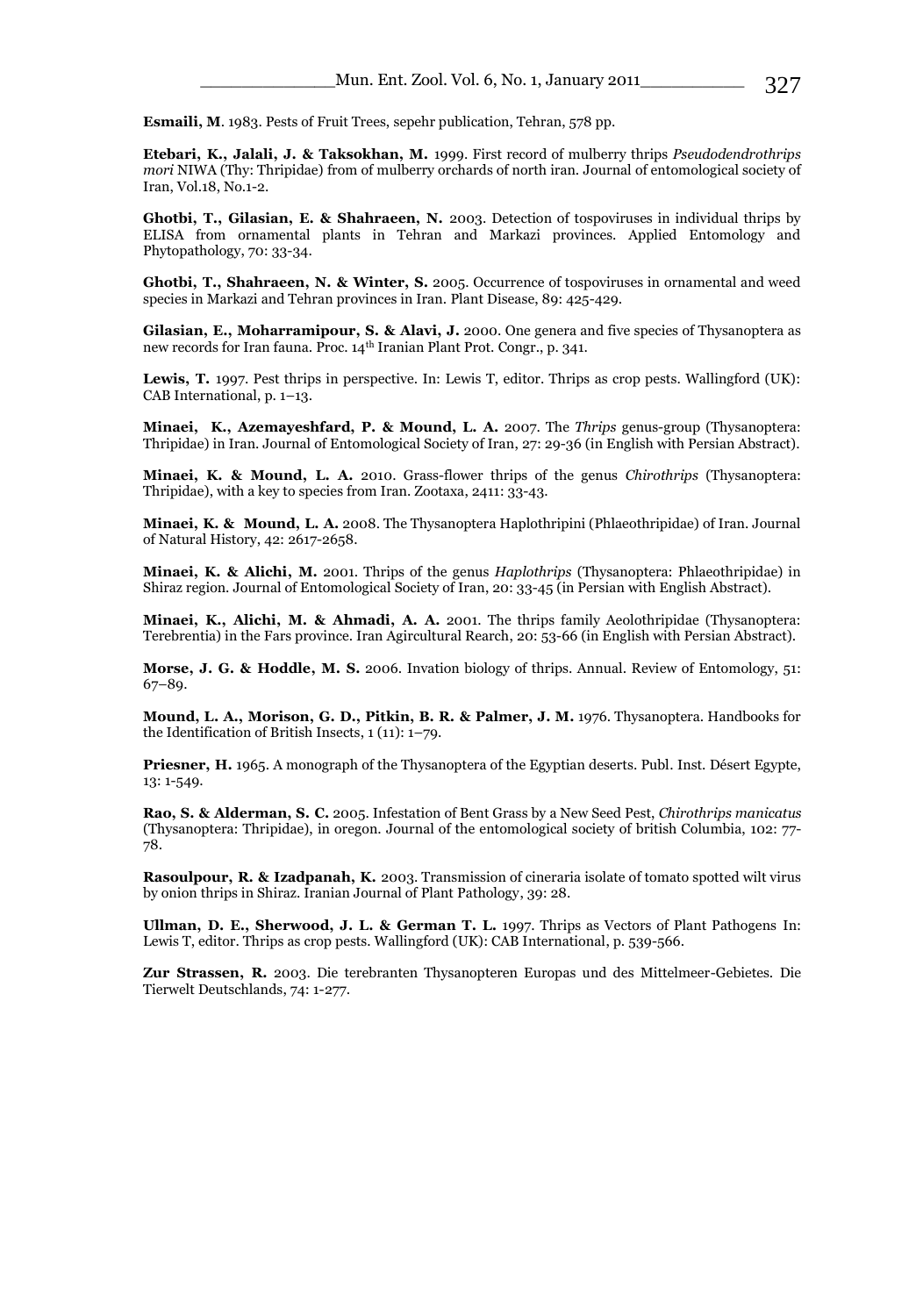|                                                             |                 |                                   | Location                              |
|-------------------------------------------------------------|-----------------|-----------------------------------|---------------------------------------|
| <b>Insect</b>                                               | Family          | <b>Species</b>                    |                                       |
| <b>Host</b>                                                 |                 |                                   |                                       |
| <i>Volpia</i> sp                                            | Aeolothripidae  | Aeolothrips intermedius           | Rasht                                 |
| <i>Tagetes</i> sp                                           |                 | Aeolothrips colaris               | Shaft                                 |
| Echinochola colonum                                         |                 | Chirothrips manicatus             | Rodbar, Lahijan,<br>Talesh            |
| Daucus carota,<br>Chenopodium album,<br>Cucurbita sp        |                 | Frankliniella intonsa             | Manjil, Shaft,<br>Rasht,              |
| Rubus sp                                                    |                 | Frankliniella tenuicornis         | Siahkal, Lahijan                      |
| Rosa sp                                                     |                 | Microcephalothrips<br>abdominalis | Rasht                                 |
| Centurea sp                                                 | Thripidae       | Pseudodendrothrips mori           | Masoleh                               |
| Acer saccharum                                              |                 | Taeniothrips inconsequens         | Somesara                              |
| Sinapis arvensis                                            |                 | Tenothrips frici                  | Rasht                                 |
| Hypericum perforatum                                        |                 | Thrips flavus                     | Lahijan, Anzali,<br>Shaft, Rasht      |
| Pronus sp, Medicago sp                                      |                 | Thrips meridionalis<br>(Priesner) | Rasht                                 |
| Polygonum persicaria,<br>Tamarix tetrandra,<br>Achillea sp  |                 | Thrips nigropilosus               | Rostam abad, Shaft,<br>Rodbar, Loshan |
| many plants                                                 |                 | Thrips tabaci                     |                                       |
| Oenothera biennis,<br>Helianthus tuberosus,<br>Oryza sativa | Phlaeothripidae | Haplothrips aculeatus             | Somesara, Shaft,<br>Rasht, Fooman     |
| Erigeron annu                                               |                 | Haplothrips distinguendus         | Rostam abad, Siahkal,<br>Shaft        |
| Helianthus annus,<br>Hoplothrips sp                         |                 | Haplothrips reuteri               | Rodbar, Shaft,<br>Somesara            |